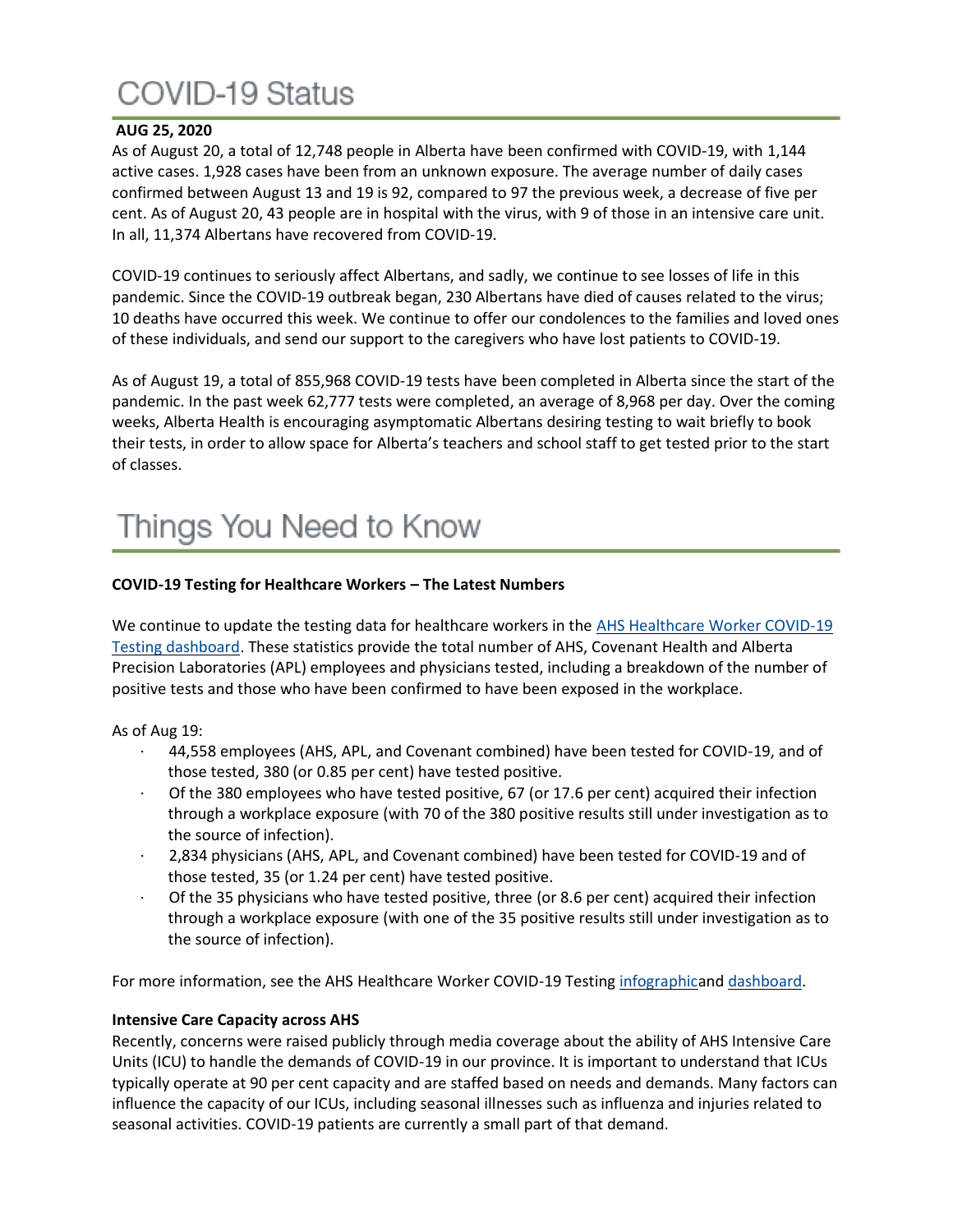We've monitored admissions to ICU beds due to COVID-19 closely since the beginning of the pandemic. The highest number of admissions to date has been 21, which we saw at the end of April. Right now, there are approximately 9 people with COVID-19 in an ICU bed across the province:

- 4 patients in Edmonton
- 1 patient in Calgary
- 2 patients in the North Zone
- 2 patients in the South Zone
- And no patients in an ICU in Central Zone

As Dr. David Zygun, AHS Edmonton Zone Medical Director explains, we have been prepared to have as many as 200 ICU beds available to care for the sickest Albertans, if needed. Fortunately, we have not come close to requiring that capacity. You can rest assured that ICU beds and expert AHS care teams will always be available for Albertans when they need them.



Dr. David Zygun talks about ICU capacity in Alberta and how AHS is managing that capacity through COVID-19

#### **Continuous Masking and Patient Care**

We continue to work to ensure that we are achieving 100 per cent compliance with our Continuous Masking Directive, which requires [all staff, physicians and volunteers](https://insite.albertahealthservices.ca/tools/Page24798.aspx) to mask in all patient areas at all times, and also to mask in ALL other areas where we cannot maintain a minimum physical distance of two metres or six feet, at all times. We cannot overstate the importance of this directive, and your support in ensuring compliance, both with yourself and your colleagues. Wearing *is* caring. [Who are you](https://www.albertahealthservices.ca/assets/info/ppih/if-ppih-covid-19-my-mask-your-mask.pdf)  [wearing your mask to protect?](https://www.albertahealthservices.ca/assets/info/ppih/if-ppih-covid-19-my-mask-your-mask.pdf)

We also require [all patients](https://www.albertahealthservices.ca/assets/info/ppih/if-ppih-covid-19-masking-visitors.pdf) and visitors to be masked when leaving any inpatient room to move to other areas in the facility. Masks must cover the nose and mouth.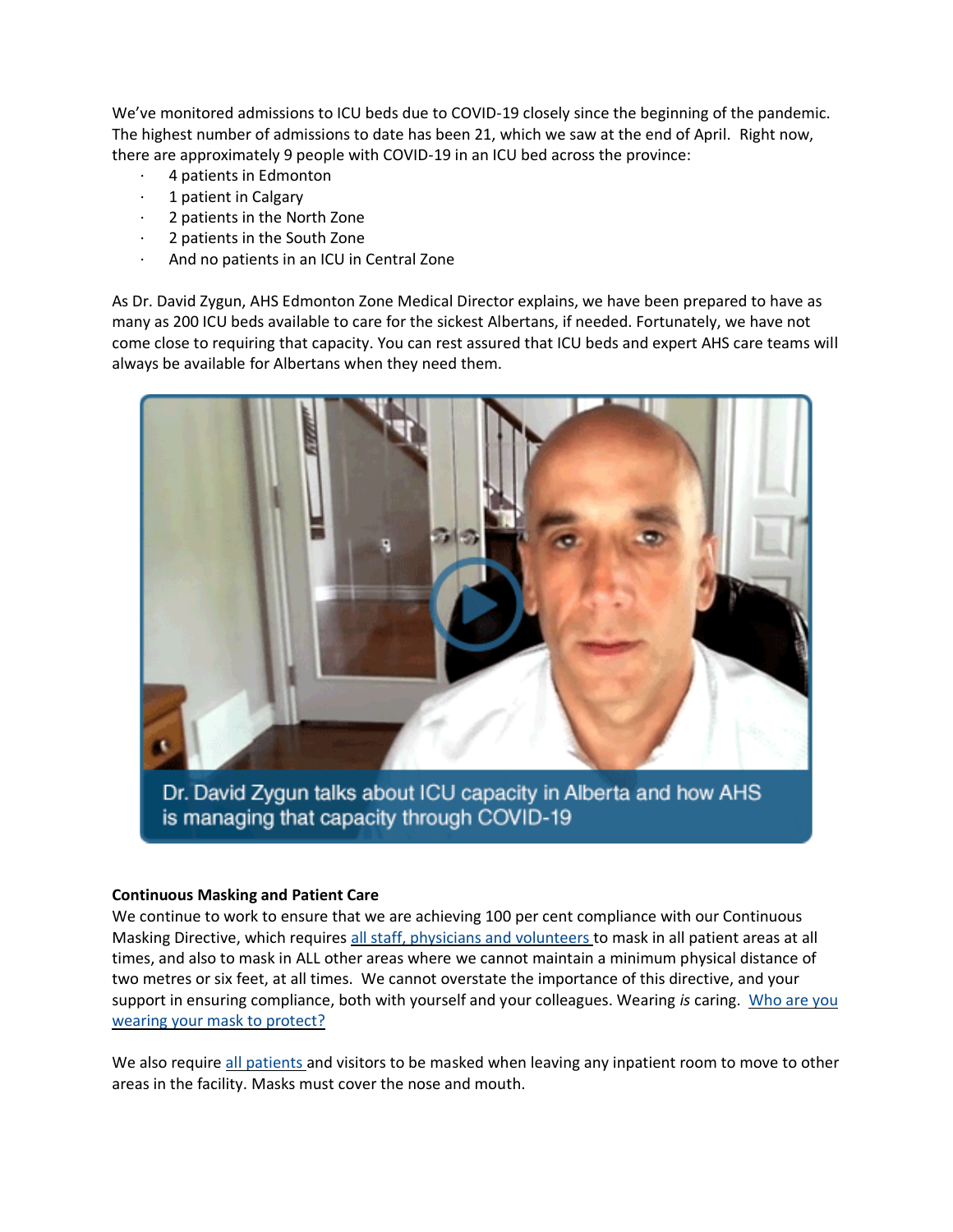We understand that staff are experiencing some resistance from some patients regarding the continuous masking requirements. It is imperative that we consider the health of patients, and our duty to provide care, in all circumstances. No patient shall be denied service in AHS because they cannot or will not wear a mask.

### **To manage these situations safely:**

- · Screen all patients thoroughly for symptoms of, and risk factors for, COVID-19.
- · If patient refuses a mask or is medically exempt:
	- o Have the patient clean their hands using alcohol based hand rub.
	- o Offer the patient a face shield to don in place of a face mask.
	- o Escort the patient to a private care space and apply [contact and droplet](https://www.albertahealthservices.ca/assets/healthinfo/ipc/hi-ipc-contact-and-droplet-precautions-info.pdf)  [precautions](https://www.albertahealthservices.ca/assets/healthinfo/ipc/hi-ipc-contact-and-droplet-precautions-info.pdf) until a thorough symptom and risk factor history can be obtained.
- · Asymptomatic patients without risk factors can leave their room/care space as long as they can don a face shield.
- · Symptomatic patients, or those with risk factors, should not leave their room/care space without a mask, other than in an emergency or medically necessary situation.
	- o In this event, the patient should be transported in such a manner as to limit contact with other patients or staff, and the receiving department should be prepared in advance to clear the area of non-essential personnel. Environmental Services should be engaged to ensure appropriate cleaning of surfaces
- · Upon discharge, patients who cannot/will not use a face shield or a mask should be escorted off property using a route which is less travelled, and less likely to expose others to disease.

Your continued [example, support and vigilance](https://www.albertahealthservices.ca/assets/info/ppih/if-ppih-covid-19-pandemic-continues-8-5x11.pdf) is appreciated.

#### **Scientific Advisory Group COVID-19 Recommendations**

AHS' Scientific Advisory Group (SAG) connects with clinicians, operational leaders, researchers and other experts in reviewing and synthesizing the ever-evolving scientific evidence and national and international guidance to inform best practices in COVID-19 management.

Two new reports by SAG have recently been completed. The first is related to the [risk factors for severe](https://www.albertahealthservices.ca/assets/info/ppih/if-ppih-covid-19-sag-risk-factors-for-severe-covid-19-outcomes-rapid-review.pdf)  [COVID-19 outcomes;](https://www.albertahealthservices.ca/assets/info/ppih/if-ppih-covid-19-sag-risk-factors-for-severe-covid-19-outcomes-rapid-review.pdf) the other focuses on the [role of children in the transmission of COVID-19 in](https://www.albertahealthservices.ca/assets/info/ppih/if-ppih-covid-19-sag-role-of-children-in-community-transmission-rapid-review.pdf)  [communities.](https://www.albertahealthservices.ca/assets/info/ppih/if-ppih-covid-19-sag-role-of-children-in-community-transmission-rapid-review.pdf) The full reports for these reviews and others are available on the [SAG Recommendations](https://www.albertahealthservices.ca/topics/Page17074.aspx)  [pages](https://www.albertahealthservices.ca/topics/Page17074.aspx) at [ahs.ca/covid.](http://www.ahs.ca/covid)

# Be Well - Be Kind

#### **Resilience, Wellness and Mental Health Supports**

While we know things continue to change, we're always here to help you navigate these uncertain times. Remember that there are support services available including our [Life Smart Coaching services,](https://insite.albertahealthservices.ca/hr/Page964.aspx) which cover a wide range of topics, from child care and parenting services to the [Jumpstart Your](https://insite.albertahealthservices.ca/Main/assets/hr/tms-hr-whs-efap-health-coaching.pdf#search=jumpstart%20your%20wellness)  [Wellness](https://insite.albertahealthservices.ca/Main/assets/hr/tms-hr-whs-efap-health-coaching.pdf#search=jumpstart%20your%20wellness) program.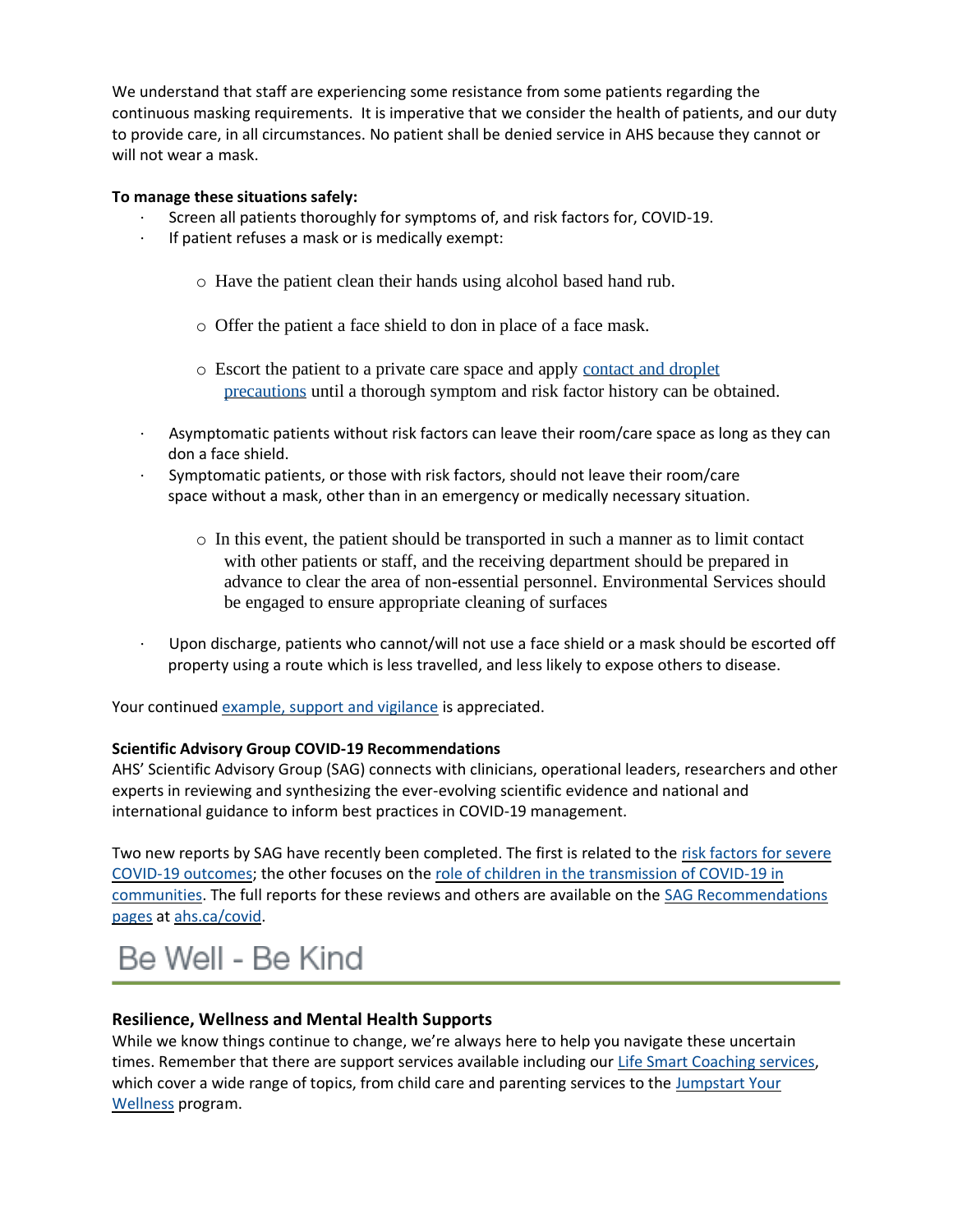Get the coaching and expert support you need to find strategies for managing health, work and life challenges. Learn more by seeing a full list of [Life Smart Coaching Services.](https://insite.albertahealthservices.ca/main/assets/hr/tms-hr-whs-efap-life-smart-coaching-services.pdf) There are a number of other supports and resources below:

- · [Resilience, Wellness and Mental Health Resource guide](https://insite.albertahealthservices.ca/Main/assets/hr/tms-hr-whs-resilience-wellness-mental-health-resource-guide.pdf)
- · [Self-Care Tip Sheets](https://insite.albertahealthservices.ca/Main/assets/hr/tms-hr-whs-self-care-tactics.pdf)
- · [Supporting Your Mental Health](https://insite.albertahealthservices.ca/main/assets/hr/tms-hr-mental-health-resource.pdf)

#### **Sharing the Love: Thanking our People**

Messages of encouragement from those within and outside our organization have often provided the hope and inspiration we've needed at the right moments during these challenging times. These are a sampling of those messages, but we want to thank AHS teams all across the province who are working to protect Albertans in all kinds of ways.

*A big thank you to the radiation therapy team at Red Deer Regional Hospital, what a wonderful team of young professionals. Your exceptional care and professionalism was greatly appreciated. -Michelene LaCroix*

I just want to say a huge thank you to all of you on unit 84. You all made my stay amazing and *you showed me next level care. You are all great people. You were validating, kind, always willing to chat, you helped keep me motivated and ready for my surgery. I'm so incredibly thankful for everything, I'll never forget any of you on unit 84.*

*-Alysia LeGrand*

Thank you for being so kind and compassionate in your care. I felt so cared for and heard with *these technicians in lab and x-ray. Compassion is a good part of healing. I left feeling more hopeful and positive. Thank you.*

*-Anonymous*

If you want to be reminded of how amazing AHS teams are, or how much you are appreciated, take a moment to read other inspiring posts and share some of your own at [ahs.ca/sharingthelove.](https://www.albertahealthservices.ca/about/page13797.aspx)

**Wrapping Up**